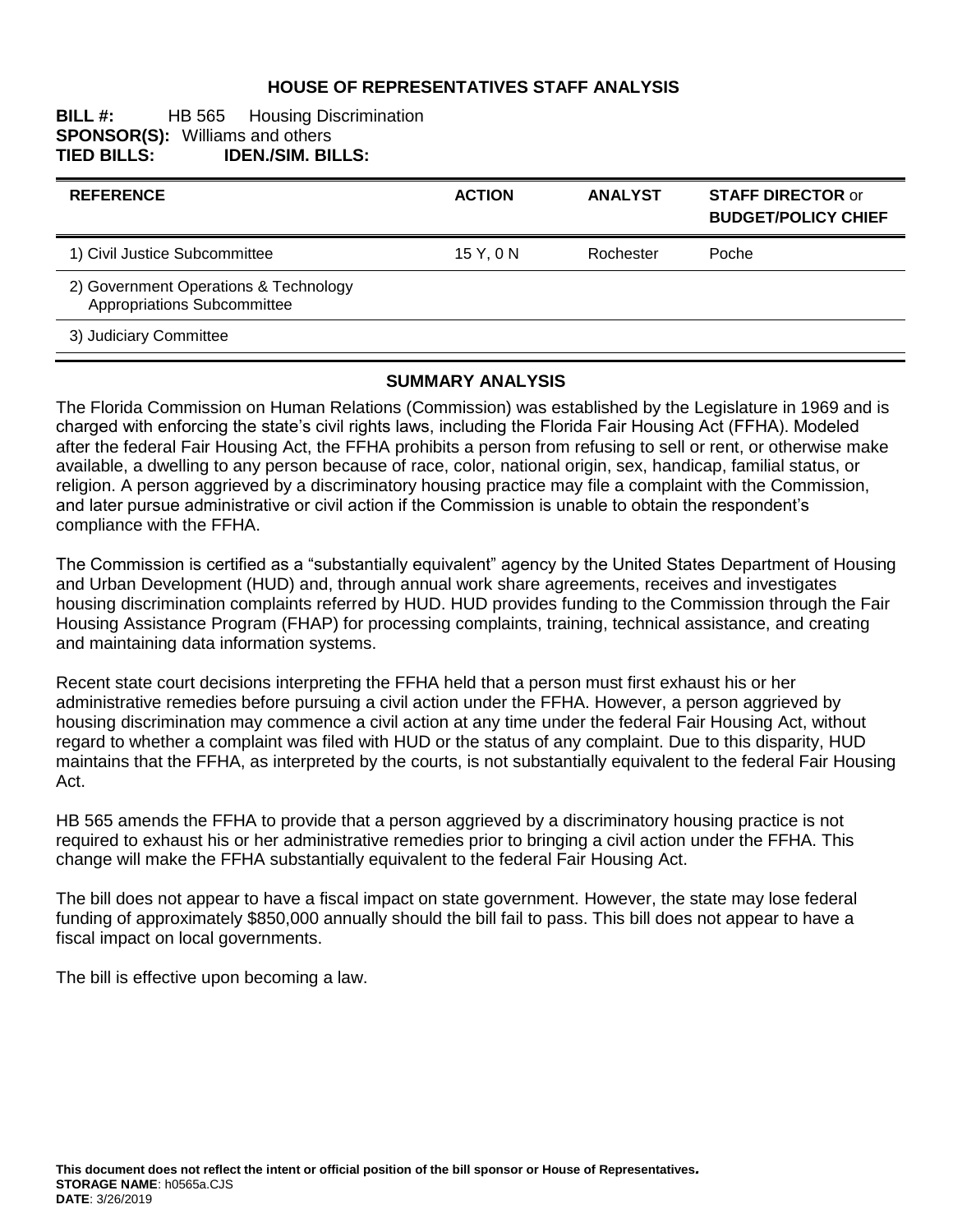### **FULL ANALYSIS**

#### **I. SUBSTANTIVE ANALYSIS**

#### A. EFFECT OF PROPOSED CHANGES:

#### **Background**

The Florida Commission on Human Relations (Commission) was established by the Legislature in 1969 and is charged with enforcing the state's civil rights laws. The Commission investigates complaints of discrimination under the Florida Fair Housing Act of 1983, the Florida Civil Rights Act of 1992, and the Whistle-Blower's Act of 1999.

#### Florida Fair Housing Act

The Florida Fair Housing Act (FFHA) is modeled after the federal Fair Housing Act.<sup>1</sup> The FFHA prohibits a person from refusing to sell or rent, or otherwise make unavailable, a dwelling to any person because of race, color, national origin, sex, handicap, familial status, or religion.<sup>2</sup> In addition, protection is afforded to persons who are pregnant or in the process of becoming legal custodians of children 18 years of age or younger, or persons who are themselves handicapped or associated with a handicapped person.<sup>3</sup>

A person alleging discrimination under the FFHA has one year after the discriminatory housing practice to file a complaint with the Commission.<sup>4</sup> The Commission has 100 days after receiving the complaint to complete its investigation and issue a determination.<sup>5</sup> The Commission can also decide to resolve the complaint and eliminate or correct the alleged discriminatory housing practice through conciliation.<sup>6</sup> If, within 180 days after a complaint is filed, the Commission has been unable to obtain voluntary compliance, the complainant may initiate civil action or petition for an administrative determination.<sup>7</sup> If the Commission finds reasonable cause, the claimant may request that the Attorney General bring the civil action against the respondent. $8$  A civil action must be commenced within two years after the alleged discriminatory act occurred.<sup>9</sup> The court may continue a civil case if conciliation efforts by the Commission or by a local housing agency are likely to result in a satisfactory settlement.<sup>10</sup> If the court finds that a discriminatory housing practice has occurred, the court must issue an order prohibiting the practice and providing affirmative relief.<sup>11</sup>

Remedies available under the FFHA include fines and actual and punitive damages.<sup>12</sup> The court may also award reasonable attorney fees and costs to the Commission.<sup>13</sup>

6 *Id*.

 $\overline{a}$ 

- $\frac{7}{1}$  S. 760.34(4), F.S.
- 8 *Id*.
- $\frac{9}{5}$  S. 760.35(1), F.S.  $10^{10}$  *Id.*
- 
- $11^{11}$  S. 760.35(2), F.S.

<sup>1</sup> Part II of Chapter 760, F.S., is the Florida Fair Housing Act. Florida Fair Housing Commission, *Housing Act,*  https://fchr.myflorida.com/history-of-the-florida-commission-on-human-relations (last visited Mar. 21, 2019).<br><sup>2</sup> S 760,22(1), E S

S. 760.23(1), F.S.

 $3$  Ss. 760.23(6)-(9), F.S.  $4$  S. 760.34(1) and (2), F.S.

 $5^5$  S. 760.34(1), F.S.

<sup>&</sup>lt;sup>12</sup> Fines are capped in a tiered system based on the number of prior violations of the Fair Housing Act: up to \$10,000 if the respondent has no prior findings of guilt under the Fair Housing Act; up to \$25,000 if the respondent has had one prior violation of the Fair Housing Act; and up to \$50,000, if the respondent has had two or more violations of the Fair Housing Act. S. 760.34(7)(b), F.S.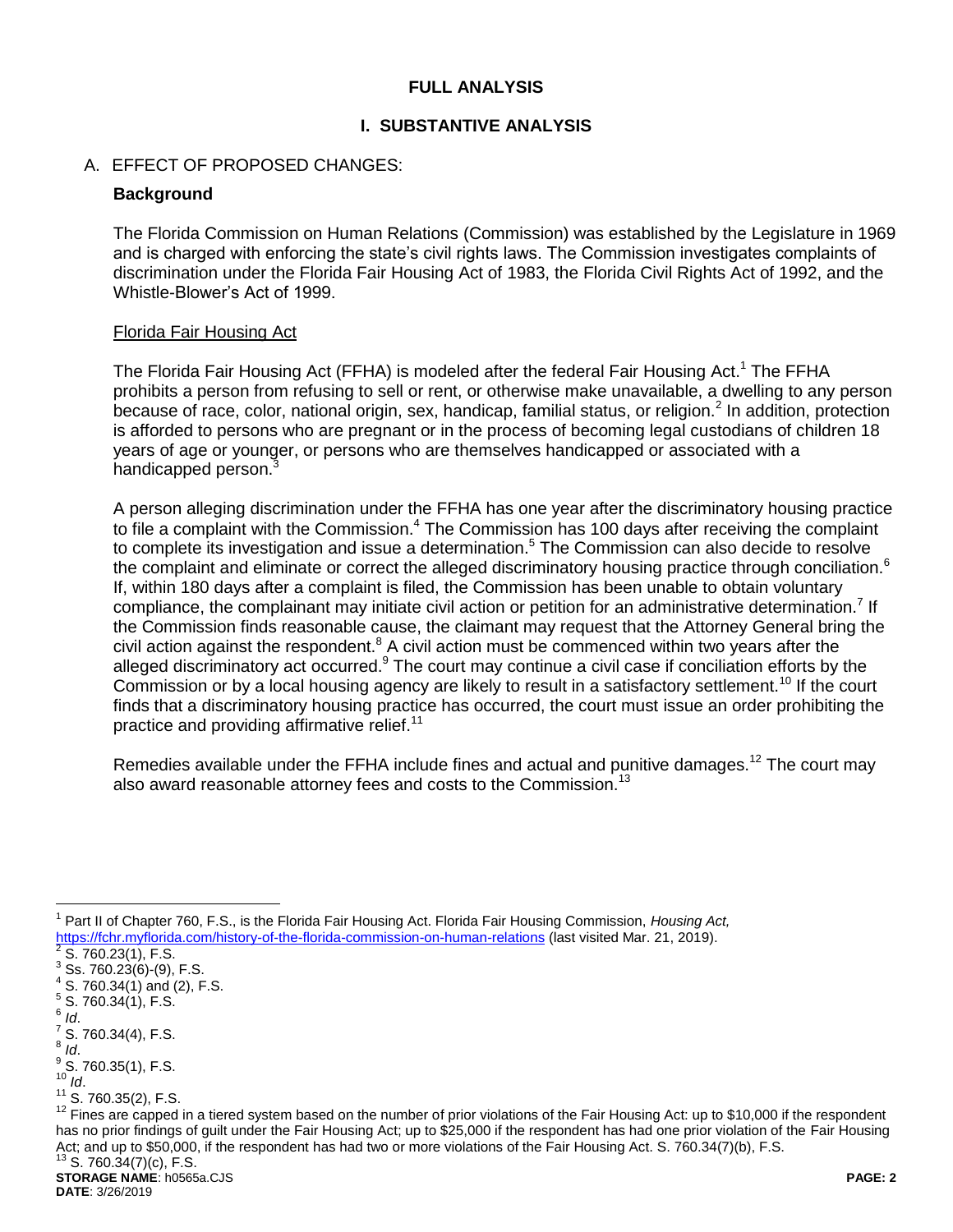# *Substantially Equivalent Agencies*

The United States Department of Housing and Urban Development (HUD) administers and enforces the federal Fair Housing Act (FHA).<sup>14</sup> The FHA recognizes that a state or local government may also enact laws or ordinances prohibiting unlawful housing discrimination.<sup>15</sup> HUD may certify a state or local government agency as "substantially equivalent" if HUD determines that the state or local law and the FHA are substantially equivalent with respect to:<sup>16</sup>

- The substantive rights protected by such agency in the jurisdiction with respect to which certification is to be made;
- The procedures followed by such agency;
- The remedies available to such agency; and
- The availability of judicial review of such agency's action.

HUD has developed a two-step process of substantial equivalency certification. The first step considers the *adequacy of the law*, meaning that the law which the agency administers facially provides rights, procedures, remedies, and the availability of judicial review that are substantially equivalent to those provided in the FHA. <sup>17</sup> A determination of the adequacy of a state or local fair housing law "on its face" is intended to focus on the meaning and intent of the text of the law, as distinguished from the effectiveness of its administration. Accordingly, this determination is not limited to an analysis of the literal text of the law. Regulations, directives, rules of procedure, judicial decisions, or interpretations of the law by competent authorities will be considered in making the determination.<sup>18</sup> The second step considers the *adequacy of performance* of the law, meaning that in operation the fair housing law provides rights, procedures, remedies, and the availability of judicial review that are substantially equivalent to those provided in the FHA.<sup>19</sup>

If a housing discrimination complaint is filed with HUD under the FHA and the complaint falls within the jurisdiction of a substantially equivalent agency, HUD must refer the complaint to the local or state agency and may take no further action, except under limited circumstances.<sup>20</sup>

The Commission serves as the certified substantially equivalent HUD agency in Florida.<sup>21</sup> Through annual work-share agreements with HUD, the Commission accepts and investigates housing discrimination cases from HUD. According to the Commission's Fiscal Year 2010-11 through Fiscal Year 2017-18 Annual Reports, housing complaints were, on average, 15% of all complaints received by the Commission.<sup>22</sup>

<sup>15</sup> 42 U.S.C. § 3610 <sup>16</sup> *Id*.

 $\overline{a}$ 

<sup>14</sup> 42 U.S.C. § 3601, *et seq*.

<sup>17</sup> 24 C.F.R. § 115.201

<sup>18</sup> 24 C.F.R. § 115.204 <sup>19</sup> 24 C.F.R. § 115.201

<sup>&</sup>lt;sup>20</sup> 42 U.S.C. 3610

<sup>&</sup>lt;sup>21</sup> HUD additionally certified as substantially equivalent the Broward County Office of Equal Opportunity, Jacksonville Human Rights Commission, Office of Community Affairs – Human Relations Department (Orlando), Palm Beach County Office of Equal Opportunity, Pinellas County Office of Human Rights, and City of Tampa Office of Community Relations. United States Department of Housing and Urban Development, *Fair Housing Assistance Program (FHAP) Agencies,* 

[http://portal.hud.gov/hudportal/HUD?src=/program\\_offices/fair\\_housing\\_equal\\_opp/partners/FHAP/agencies#FL](http://portal.hud.gov/hudportal/HUD?src=/program_offices/fair_housing_equal_opp/partners/FHAP/agencies#FL) (last visited Mar. 21, 2019).

**STORAGE NAME**: h0565a.CJS **PAGE: 3** <sup>22</sup> Florida Commission on Human Relations, *Annual Reports*, available at<https://fchr.myflorida.com/annual-reports/> (last visited Mar. 21, 2019).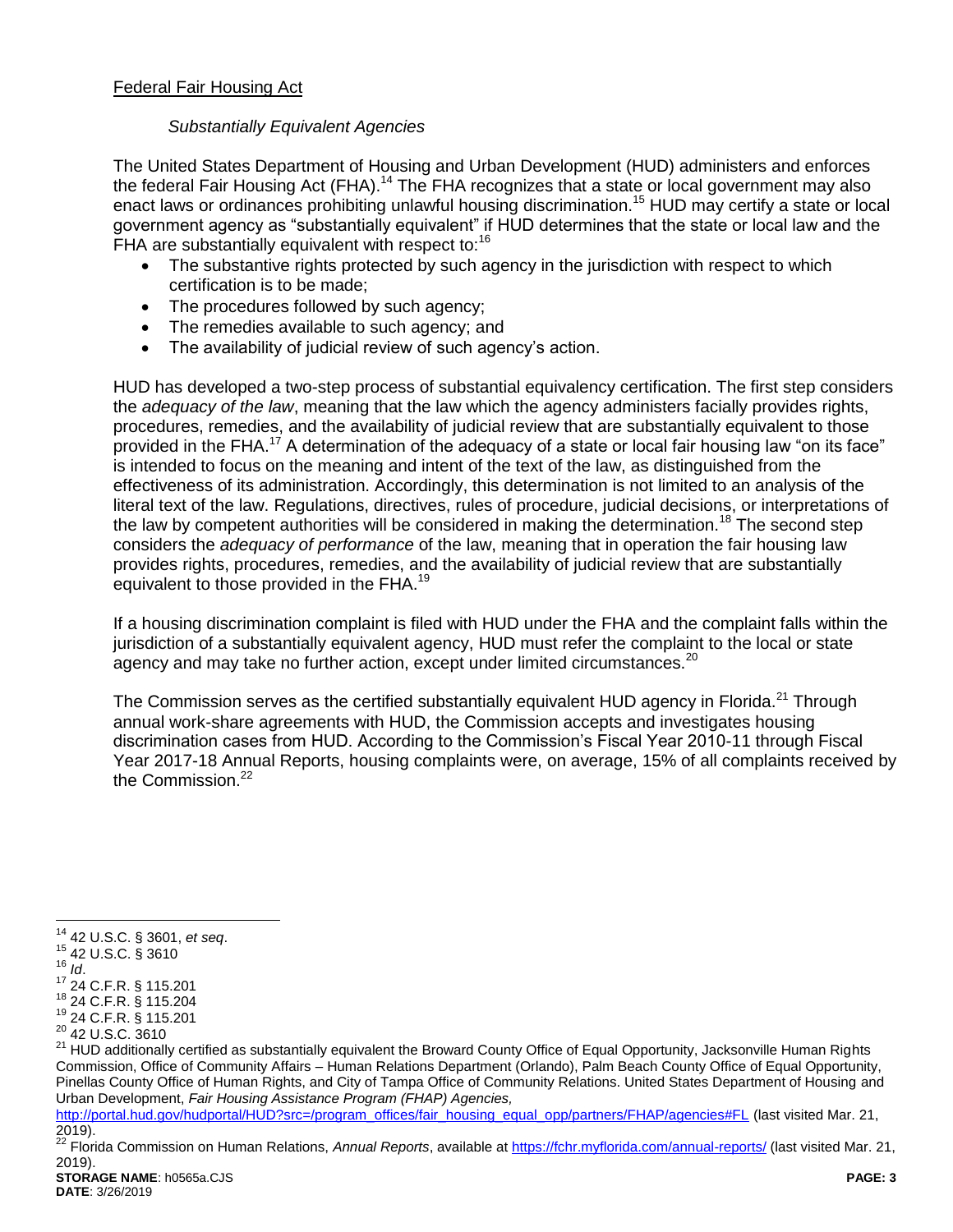| וסוועט שטטש וויוויטטוש וויוויסטטו טוויטטאיוט וויסטוסוויס וויינוסט וויוויוויסט וויוויוסט וויינוסט |          |          |          |           |          |           |  |
|--------------------------------------------------------------------------------------------------|----------|----------|----------|-----------|----------|-----------|--|
| <b>Closure Type</b>                                                                              | FY 12/13 | FY 13/14 | FY 14/15 | FY 15/16  | FY 16/17 | FY 17/18  |  |
| No Cause                                                                                         | 92(50%)  | 138(73%) | 123(67%) | 106 (58%) | 74 (42%) | 62 (22%)  |  |
| Administrative                                                                                   | 50(27%)  | 29(15%)  | 52(28%)  | 75 (41%)  | 80 (45%) | 203 (73%) |  |
| Cause                                                                                            | 4(2%)    | 11(6%)   | $0(0\%)$ | $(0.5\%)$ | 18 (10%) | 13 (5%)   |  |
| Settlement                                                                                       | 18(10%)  | $0(0\%)$ | $0(0\%)$ | $0(0\%)$  | $0(0\%)$ | $0(0\%)$  |  |
| Withdrawal with<br><b>Benefits</b>                                                               | 19(11%)  | 12(6%)   | 10(5%)   | 9(5%)     | 5(3%)    | $0(0\%)$  |  |
| <b>TOTAL</b><br><b>CLOSURES</b>                                                                  | 183      | 190      | 185      | 182       | 177      | 278       |  |

### **Florida Commission on Human Relations Resolved Housing Discrimination Cases**

# *Fair Housing Assistance Program*

A substantially equivalent agency is eligible for federal funding through the Fair Housing Assistance Program (FHAP).<sup>23</sup> FHAP permits HUD to reimburse state and local agencies for services that further the purposes of the FHA. Financial assistance provides support for:

- The processing of dual-filed complaints;
- Training under the FHA and the agencies' fair housing law;
- The provision of technical assistance;
- The creation and maintenance of data and information systems;
- The development and enhancement of education and outreach projects, special enforcement efforts, partnership initiatives, and other fair housing projects.<sup>24</sup>

The Commission is reimbursed by HUD for closing housing cases, through deposit from HUD into the Human Relations Commission Operating Trust Fund within the Commission. Trust fund monies received from HUD in Fiscal Year 2016-17 totaled \$847,255, an increase from the Fiscal Year 2015-16 total of \$490,900.

| <b>All Revenues</b>                         | FY 11/12    | FY 12/13    | FY 13/14    | FY 14/15  | FY 15/16  | FY 16/17    |
|---------------------------------------------|-------------|-------------|-------------|-----------|-----------|-------------|
| <b>EEOC Federal Contract</b>                | \$817,100   | \$259,850   | \$540,950   | \$335,841 | \$410,714 | \$597,021   |
| <b>HUD Contract/Grant</b>                   | \$940,219   | \$677,998   | \$485,462   | \$559,469 | \$490,900 | \$847,255   |
| <b>HUD Registration</b>                     | \$33,415    | \$32,149    | \$23,680    | \$35,720  | \$6,100   | \$0         |
| <b>Interest Earnings</b>                    | \$28,565    | \$26,665    | \$15,250    | \$15,313  | \$10,576  | \$7,292     |
| Refunds                                     | \$9,117     | \$57,777    | \$43,361    | \$7,848   | \$583     | \$0         |
| <b>TOTAL</b>                                | \$1,828,416 | \$1,054,439 | \$1,065,342 | \$954,191 | \$918,873 | \$1,451,568 |
| <b>HUD Percentage of</b><br><b>Revenues</b> | 54.37%      | 73.21%      | 48.49%      | 63.93%    | 54.09%    | 58.37%      |

### **Florida Commission on Human Relations Operating Trust Fund**

### Exhaustion of Administrative Remedies

 $\overline{a}$ 

A series of recent judicial decisions regarding the applicability of administrative remedies under the FFHA have threatened the Commission's status as a substantially equivalent HUD agency.

In 2004, the Fourth District Court of Appeal held in *Belletete v. Halford* that an aggrieved person must first exhaust administrative remedies under the FFHA before commencing a civil action in state court, citing the doctrine of exhaustion of administrative remedies.<sup>25</sup> The Court's holding was not based upon

**STORAGE NAME**: h0565a.CJS **PAGE: 4 DATE**: 3/26/2019 <sup>25</sup> *Belletete v. Halford*, 886 So. 2d 308, 310 (Fla. 4th DCA 2004); S*ee also Fla. Welding & Erection Serv., Inc. v. Am. Mut. Ins. Co. of Boston*, 285 So. 2d 386, 389-90 (Fla. 1973). The doctrine of the exhaustion of administrative remedies is the principle that if an

<sup>23</sup> United States Department of Housing and Urban Development, *Fair Housing Assistance Program (FHAP),*  [http://portal.hud.gov/hudportal/HUD?src=/program\\_offices/fair\\_housing\\_equal\\_opp/partners/FHAP](http://portal.hud.gov/hudportal/HUD?src=/program_offices/fair_housing_equal_opp/partners/FHAP) (last Mar. 21, 2019). <sup>24</sup> 24 C.F.R. § 115.300.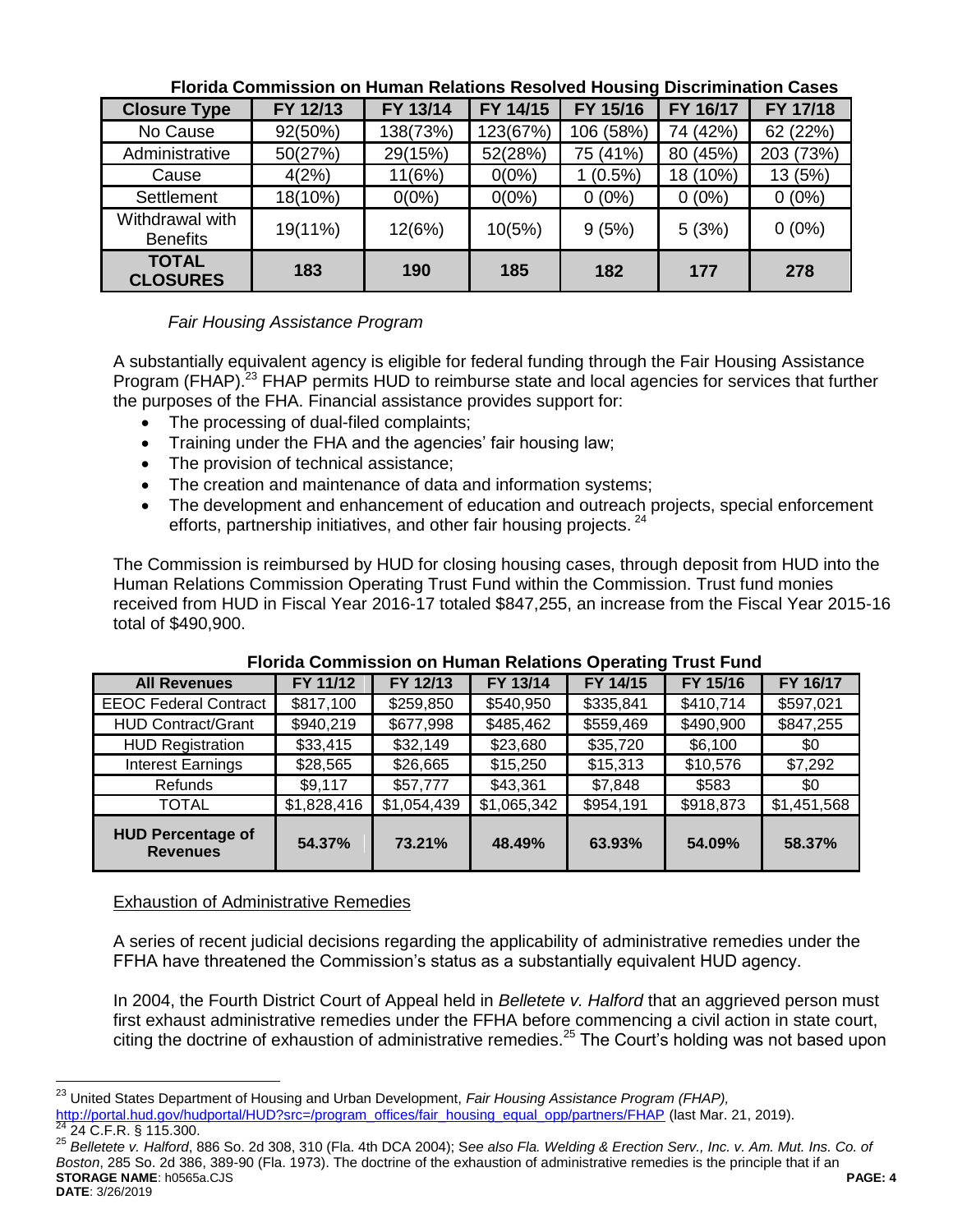an analysis of the FFHA, which does not explicitly require exhaustion of administrative remedies. Rather, the court provided a cursory analysis of what it considered to be an analogous provision of the Florida Civil Rights Act. The *Belletete* holding has been criticized by the Florida Attorney General, and has been rejected by the U.S. District Court for the Southern District of Florida.<sup>26</sup> Nevertheless, Florida state courts, both in and outside of the Fourth District Court of Appeal, have adopted the *Belletete*  holding, and dismiss claims brought under the FFHA where the plaintiff has not exhausted the administrative process.<sup>27</sup>

In ongoing discussions since 2008, HUD has informed the Commission that the judicial interpretation of the FFHA in *Belletete* requiring the exhaustion of administrative remedies renders the Florida law fundamentally inconsistent with federal law. The FHA explicitly allows an aggrieved person to commence a civil action whether or not a complaint has been filed with HUD and without regard to the status of any such complaint.<sup>28</sup> Efforts to amend the FFHA during the 2014,<sup>29</sup> 2016,<sup>30</sup> and 2018<sup>31</sup> legislative sessions were unsuccessful and courts continue to apply the *Belletete* rule in FFHA civil actions.

On July 2, 2015, HUD notified the Commission that it would suspend the Commission's participation in FHAP if the FFHA was not amended by January 25, 2016, to overcome the judicially-created requirement that a plaintiff exhaust their administrative remedies as a condition precedent to filing a housing discrimination claim under the FFHA.<sup>32</sup> In light of the legislative calendar, HUD agreed to extend the deadline to amend the FFHA until March 12, 2016.<sup>33</sup>

<span id="page-4-0"></span>On March 16, 2016, HUD recognized pending litigation in the Third District Court of Appeal<sup>34</sup> and vowed to refrain from making any decision regarding suspension of the Commission's participation in FHAP during the pendency of the judicial proceedings.<sup>35</sup> In December 2016, the Third District Court of Appeal applied the *Belletete* rule and held that a plaintiff must exhaust all administrative remedies before commencing an action in civil court, determining that "[w]hether the [Florida Fair Housing Act] should be amended to conform precisely to the federal [Fair Housing Act] is a matter for the Legislature.<sup>"36</sup>

### **Effect of Proposed Changes**

HB 565 amends the FFHA to establish that a person alleging a discriminatory housing practice is not required to petition for an administrative hearing or exhaust his or her administrative remedies prior to bringing a civil action under the FFHA. Therefore, a person who alleges that he or she has been injured by unlawful housing discrimination may file a civil action at any time under the FFHA regardless of whether a complaint has been filed with the Commission or the status of any such complaint.

 $\overline{a}$ 

administrative remedy is provided by statute, a claimant must first seek relief from the administrative body before judicial relief is available. Black's Law Dictionary (10th ed. 2014), exhaustion of remedies.

<sup>&</sup>lt;sup>26</sup>In *Milsap v. Cornerstone Residential Management, Inc.*, 2008 WL 1994840 (S.D. Fla. 2008), the United States District Court for the Southern District of Florida, relying on *Belletete* as the only state court case on the issue, dismissed a familial status claim brought under the FFHA for failure to exhaust administrative remedies. On reconsideration, in which the Florida Attorney General intervened and argued that *Belletete* was wrongly decided, the court reversed itself and reinstated the FFHA claims. *See,* 2010 WL 427436 (S. D.  $\text{Fla. } 2010$ ).

<sup>27</sup> *Sun Harbor Homeowners Association v. Bonura*, 95 So. 3d 262, 267 (Fla. 4th DCA 2012); *State v. Leisure Village, Inc.*, 40 Fla. L. Weekly D934 (Fla. 4th DCA 2015); *HOPE v. SPV Realty, L.C.,* Case No. 14-32184-CA-01 (Eleventh Judicial Circuit April 30, 2015). <sup>28</sup> 42 U.S.C. § 3613.

<sup>&</sup>lt;sup>29</sup> SB 410 (Senator Braynon) and HB 453 (Representative Watson).

 $30$  SB 7008 (Senate Governmental Oversight and Accountability) and HB 339 (Representative Rouson).

<sup>&</sup>lt;sup>31</sup> SB 306 (Senator Rouson) and HB 853 (Representative Davis).

<sup>&</sup>lt;sup>32</sup> Letter from Sara K. Pratt, Deputy Assistance Secretary for Enforcement and Programs, U.S. Department of Housing and Urban Development, to Michelle Wilson, Executive Director, Florida Commission on Human Relations, (July 2, 2015).<br><sup>33</sup> Letter from Lynn Crosse, Asting Deputy Assistant Secretary for Enforcement and Pregrame, U.S. Department

Letter from Lynn Grosso, Acting Deputy Assistant Secretary for Enforcement and Programs, U.S. Department of Housing and Urban Development, to Michelle Wilson, Executive Director, Florida Commission on Human Relations, *Subject: Florida Fair Housing Act - Exhaustion of Administrative Remedies*, (March 16, 2016.

<sup>34</sup> *Housing Opportunities Project v. SPV*, 212 So.3d 419 (Fla. 3rd DCA 2016).

<sup>35</sup> Letter from Sara K. Pratt, *supra*, note [33.](#page-4-0)

<sup>36</sup> *Housing Opportunities Project v. SPV*, 212 So.3d 419 at 424.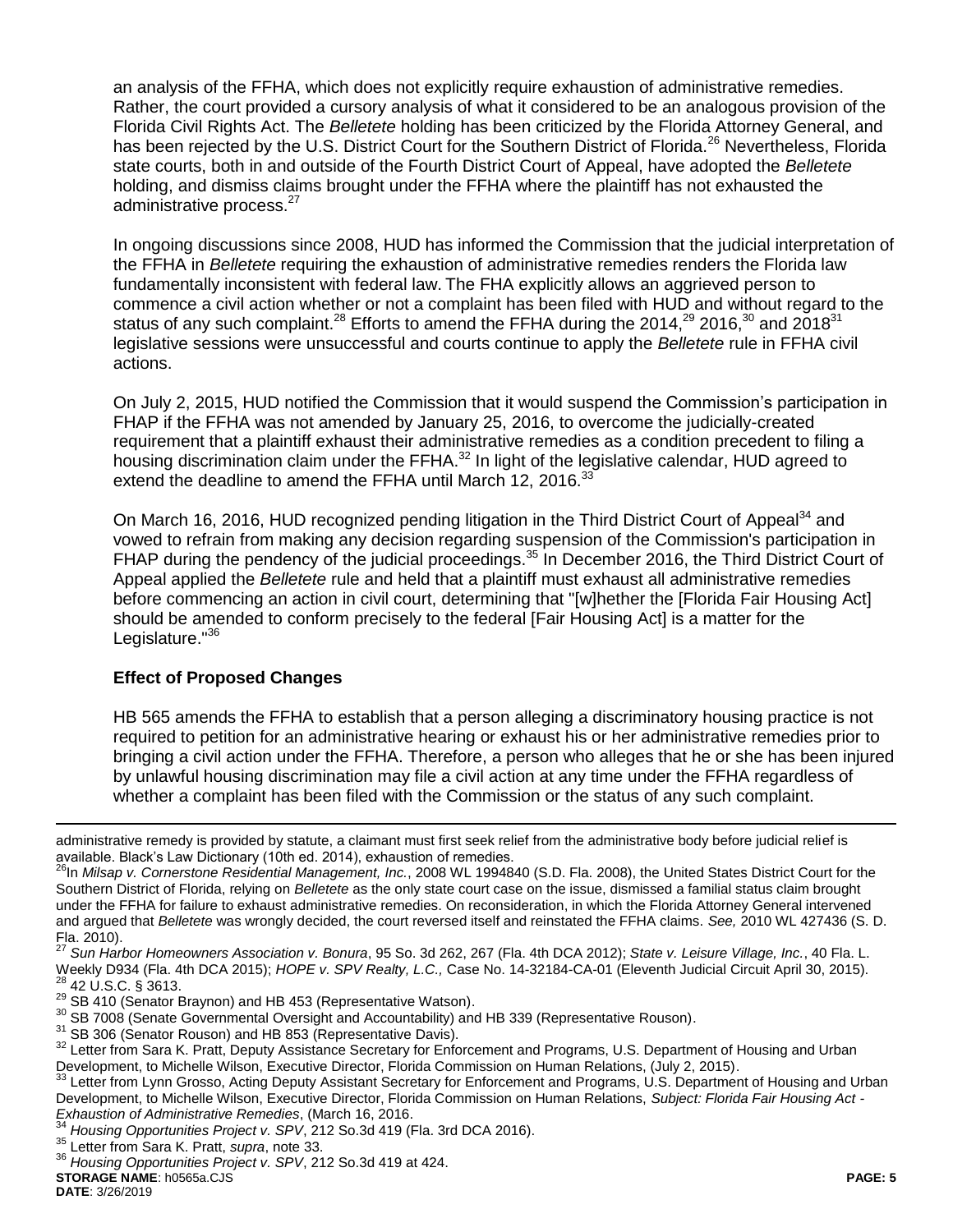The bill prohibits the filing of a civil action under the FFHA if the claimant and the respondent have entered into a conciliation agreement which has been approved by the Commission, other than to enforce the terms of the agreement or file a civil action once an administrative hearing has begun. These provisions are consistent with the federal Fair Housing Act.

The bill also makes conforming changes to s. 760.07, F.S.

The bill is effective upon becoming law.

# B. SECTION DIRECTORY:

**Section 1:** Amends s. 760.07, F.S., relating to remedies for unlawful discrimination.

**Section 2:** Amends s. 760.34, F.S., relating to enforcement.

**Section 3**: Amends s. 760.35, F.S., relating to civil actions and relief; administrative procedures. **Section 4:** Provides an effective date of upon becoming a law.

# **II. FISCAL ANALYSIS & ECONOMIC IMPACT STATEMENT**

- A. FISCAL IMPACT ON STATE GOVERNMENT:
	- 1. Revenues:

None.

2. Expenditures:

The Office of the State Courts Administrator indicates an indeterminate fiscal impact due to the unavailability of data to establish additional revenue expected from an increase in civil filings and increased expenditures due to additional workload.<sup>37</sup>

- B. FISCAL IMPACT ON LOCAL GOVERNMENTS:
	- 1. Revenues:

None.

2. Expenditures:

None.

C. DIRECT ECONOMIC IMPACT ON PRIVATE SECTOR:

None.

D. FISCAL COMMENTS:

None.